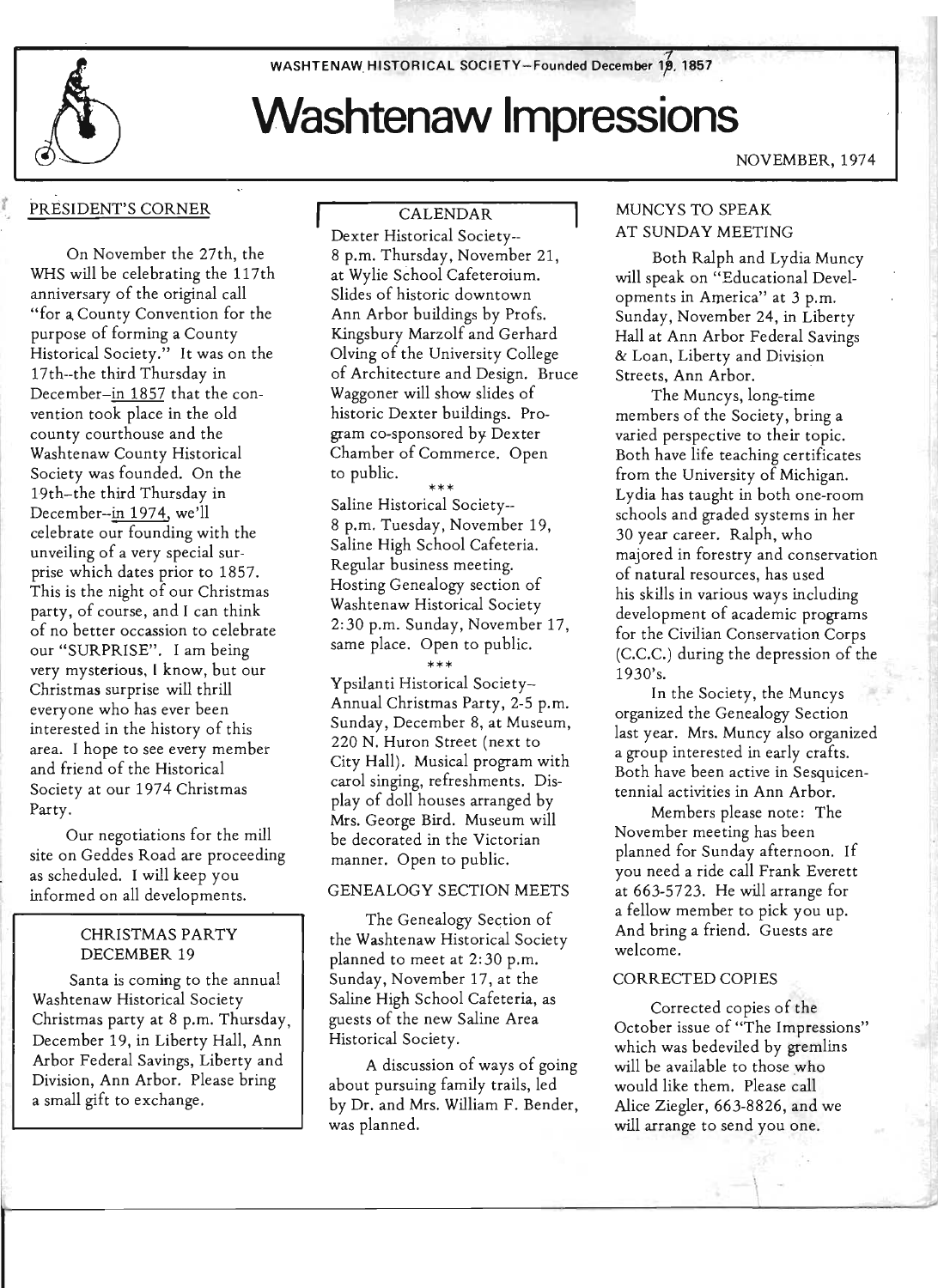CIRCUS IN U.S. BEGAN AS ONE-RING SHOW IN 1793

#### by Stuart Thayer

Included among those institutions that crossed the Atlantic from England fully grown is that of the circus. It came to America via a Scoteman, John Bill Ricketts, who emigrated in 1792 to establish a riding school in Philadelphia. In the month *ot* April, 1793 he opened the first true circus in America on the same spot, the southwest corner of Market and Twelfth Streets. In referring to this as the tirst true circus I am defining the genre as a multi-act performance, i.e. one having several performers each *ot* whom did a different presentation. In addition to Ricketts' own riding this first program included his brother, Francis, -as an acrobat; a rope-dancer by the name *ot* Spinacuta and a clown, M. McDonald. There was even an apprentice, a boy named Strobach, who stood . on Ricketts' shoulders in a riding . act called "Flying Mercury".

ŵ

The presentation *ot* equestrian feats had been accomplished as tar back as Roman times and saddled riding, such as Ricketts otfered, was Been in America as early as 1771. But it was Ricketts who combined various types of entertainment that had theretofore been seen individually in this country. He was able to do this, I would hypothesize, because he had experience of it in England where he had performed for Charles Hughes at the Royal Circus near Blackfriar's Bridge. Also, he could afford the cost of the building in which the entertainment was presented.

The actual development of what we, and Ricketts, call the circus was accomplished by Philip Astley, a former dragoon whose riding ability so astonished onlookers at his riding school in Lambeth that he fenced off his yard and began charging admission. In a short time he added other types of entertainers, the same sort that Ricketts had, and so became what historians refer to as the father of the circus. This was in the year 1769, according to most sources.

Ricketts' building in Philadelphia was wooden, probably circular, since subsequent ones definitely were, and<br>mas centered by the circle, what we

~~------------------------------------------------------------------------------~------------------~

call the ring. The audience either stood in the pit area surrounding the ring or sat on benches in the boxes which were raised three or four feet above the level of the ground. At this time it is our belief that the arena was open to the sky.

This beginning effort was quite successful. Ricketts played for four months in Philadelphia and then moved to New York where he performed for another three months. He quite possibly anticipated his success since he knew of that of his English predecessors, but certainly the fact that his was the first such entertainment offered in this country must not be overlooked.

Let us take a moment to describe what we know of the performances in those early years. Rope-dancing was as advanced then as it is now, assuming that the feats advertised were performed. The only turn that is done now that was not done then is the somersault. Of the clown's contribution we know very little. It was largely vocal, the hall being small and all parts of it easily reached by the human voice. Acrobatics *ot* a type that might be termed unusual were often reserved to the clown rather than the more formal tricks done by the acrobat himself. Tieing one's feet together and then doing flipflaps is an example; an acrobat would consider such an act beneath him. What the acrobat did offer was what is called today a "carpet act" from the later practise of spreading a bit of carpet on the ground to prevent dirtying the costumes. Cartwheels, somersaults, leaps over various objects and through others, such as hoops and hogsheads,was the standard fare. All this was secondary, however, to the principal attraction, the equestrian acts.

We must remember that the people viewing the circus program of that tiae all owned, rode, stabled and fed horses so they were very aware of them. They appreciated well broken ones and were familiar with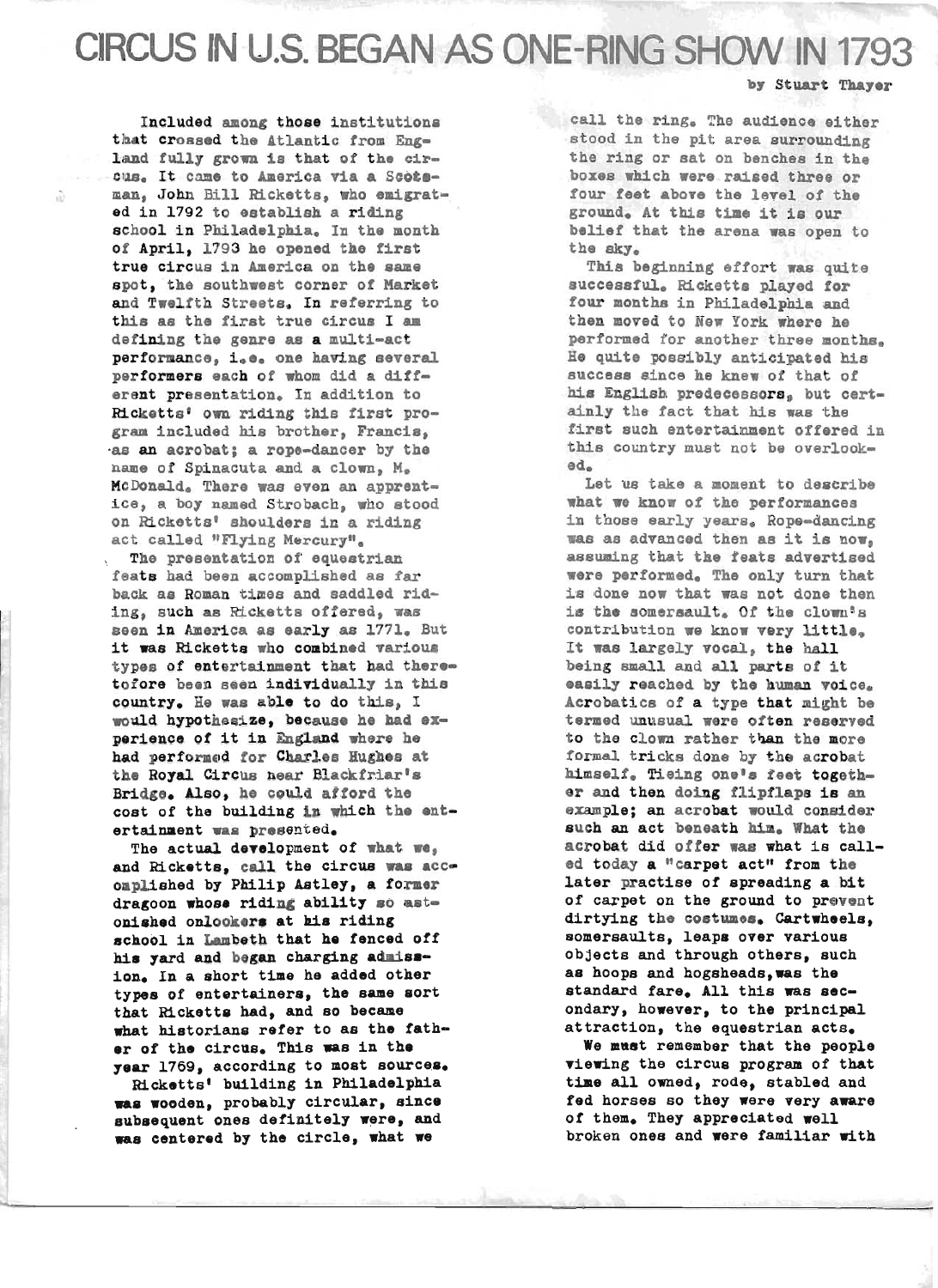## **LOCAL HISTORIC PRINT TABLE MATS NOW ON SALE**

How would you like to eat your porridge off a copy of an 1874 print of "Henry Binder's Orchestrion Hall", corner of Main and Liberty?

Through the generous contribution of Mrs. Henry Sicinski and others this is now possible. Mrs. Sicinski had four prints from the "New Historical Atlas of Washtenaw County, Michigan" (1874) photographed and made into attractive, washable table mats. The mats are for sale and all proceeds will be given to the museum fund of the Washtenaw County Historical Society.

it!

How did Mrs. Sicinski get involved with turning rare book prints into table mats? Her interest in history developed as she was growing up in Norfolk, Va., not only seeing many historic sites but also hearing those tales from "The War" about how the silver was buried to save it from the Yankees.

Later when she married and set up housekeeping in Ann Arbor, she became an antique collector. Along the way she acquired a copy of the 1874 atlas and became interested in locating the sites of many of the structures pictured.

She also used the atlas to help her daughter's sixth-grade class at Newport School with a Sesquicentennial project. With it she verified the location of James Allen's farm within the Newport School district.

#### CIRCUS (cont.)

**refer to P.T.Barnum, James A.Bailey, Adam Forepaugh and the Ringling Brothers, Dames that may be familiar to you. It was in this period that the noun circus became a descriptive adjective; when the hyperbole of advertising and the uninhibited**  claims of grandeur tried to evoke a **mysterious and al:1.en wonder in the minds of the populace and largel y sucoeeded.** 

In time the automobile, the radio **and the motion picture intruded to**  the extent that the circus became **just another of seyeral ways to spend one 's entertainment dollar**  and gradually the genre was reduced **<sup>t</sup> o a child's entertainment which it s e ems t o remain t o this day.** 

Stuart Thayer of Thayer-Innis Insurance Agency devotes much of his spare time to circus history. He is president of the Circus History Association, a national group of 1,200 members, and is writing a book on the subject.

A friend, W.E. Britton, photographed the print of the Allen farm in the atlas and Xerox Corp. printed several hundred copies for distribution in the school. It was so successful she thought others would like to have prints from the atlas during the Sesquicentennial year.

'I

Having seen and used mats with historic prints on them, Mrs. Sicinski decided that this was the most attractive way to make the prints available. With the cooperation of William Nuffer of Litho Crafters, Inc., she had plates made of four prints. Mr. Nuffer chose "Birds Eye View of Delhi Mills" which gives in great detail every industry and home in the village. Mrs. Sicinski chose the others because of certain associations with the scenes.

The second print, "Ann Arbor Steam Planing Mill", corner of North and Fifth Streets in Ann Arbor, is the building which has been made into Kerrytown II. The mill was owned by Luick Brothers & Co. and Mrs. Sicinski counts among her friends Mr. Waldo Luick who has told her many stories about old Ann Arbor.

The third print of the "Washtenaw County Poor House & Insane Asylum" interested her because of her background in hospital work as a nurse-anesthetist. The area behind the "Poor House" (site of the Washtenaw County Farm) is still used for Project Grow gardens.

The last one is a combination of prints of two buildings which have vanished--an interior view of Henry Binder's Orchestrion Hall, where the Hutzel Building now stands, and a view of the rich Second Empire style architecture of the City Market, which stood on the corner of Fourth and Washington Streets.

Edwards Letter Shop, Inc., reproduced the prints in a sepia tone. Ulrich's donated the laminating materials and the work was done with the cooperation of Mrs. Joyce Keith of the Graphics Department of the Ann Arbor Public School Administration Office.

The table mats, available in sets of four, may be ordered directly from Mrs. Sicinski (769-3726). Each table mat is \$2.50, or \$10 for four. Some prints have been left unlaminated and are \$1.50 each.

The mats will be for sale at the next Historical Society meeting. They also may be purchased at Hutzel's Apparel Shop, Finishing Touch Antiques Shop, London Flower Shop, Kitchen Port, and Ruth Roy Interiors.